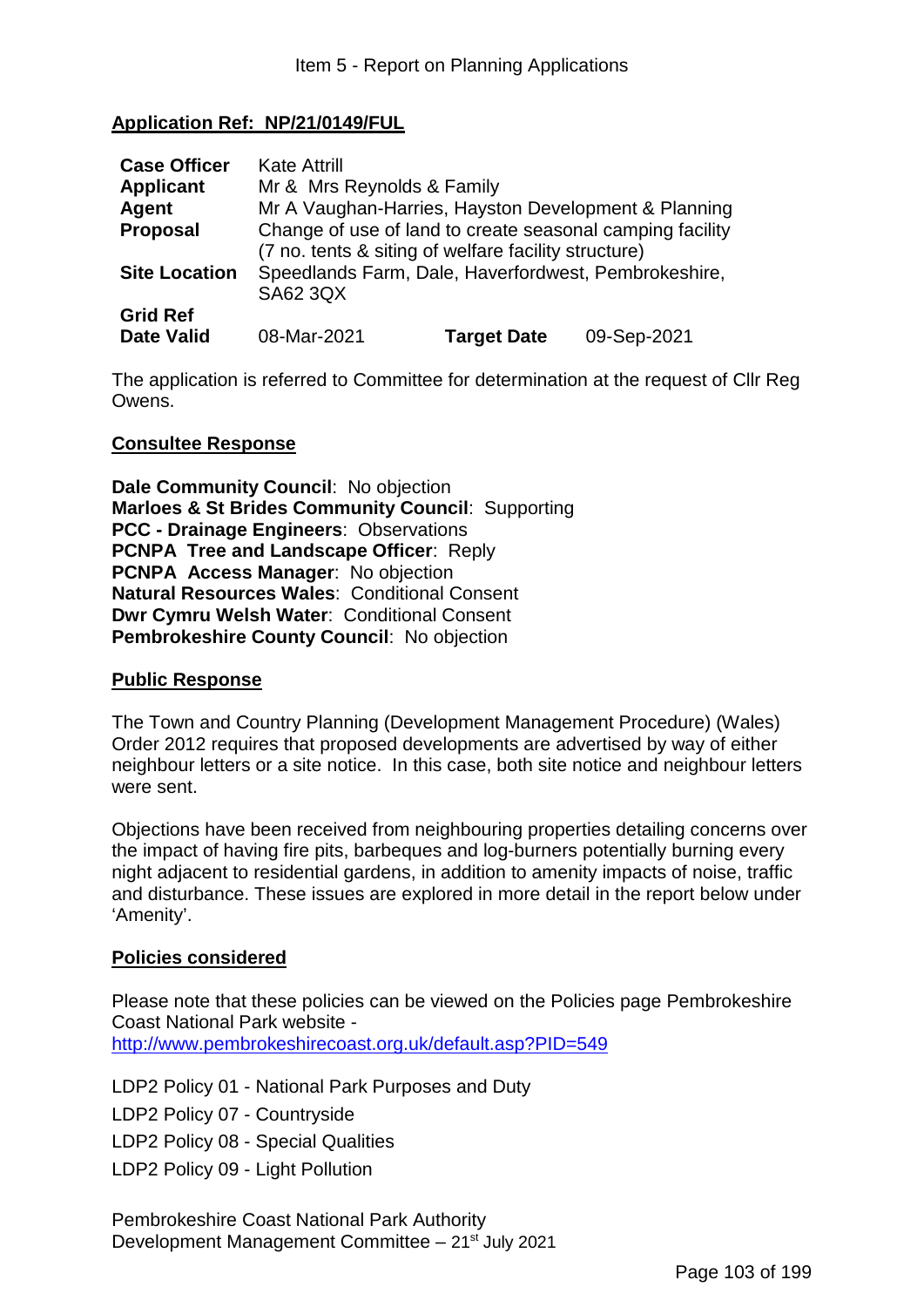- LDP2 Policy 10 Sites and Species of European Importance
- LDP2 Policy 11 Nationally Protected Sites and Species
- LDP2 Policy 14 Conservation of the Pembrokeshire Coast National Park
- LDP2 Policy 29 Sustainable Design
- LDP2 Policy 30 Amenity
- LDP2 Policy 32 Surface Water Drainage
- LDP2 Policy 34 Flooding and Coastal Inundation
- LDP2 Policy 35 Development in the Coastal Change Management Plan
- LDP2 Policy 38 Visitor Economy
- LDP2 Policy 41 Caravan, Camping & Chalet Development
- LDP2 Policy 59 Sustainable Transport
- LDP2 Policy 60 Impacts of Traffic
- PPW11
- SPG05 Sustainable Design
- SPG06 Landscape
- SPG22 Seascape Character
- TAN 05 Nature Conservation and Planning
- TAN 06 Planning for Sustainable Rural Communities
- TAN 12 Design
- TAN 14 Coastal Planning
- TAN 23 Economic Development
- TAN 24 The Historic Environment

# **Constraints**

Special Area of Conservation - within 500m Biodiversity Issue Historic Landscape ROW Coast Path - within 10m Potential for surface water flooding Recreation Character Areas Affordable Housing Submarkets Seascape Character Areas Within Site of Special Scientific Interest consult NRW / Planning Ecologist\_20m Landscape Character Area Special Area of Conservation - within 50m

### **Officer's Appraisal**

### **Site and Context**

Speedlands Farm is a mixed 25-acre agricultural holding overlooking Musselwick Bay. The site lies adjacent to a row of 6 semi-detached dwellings.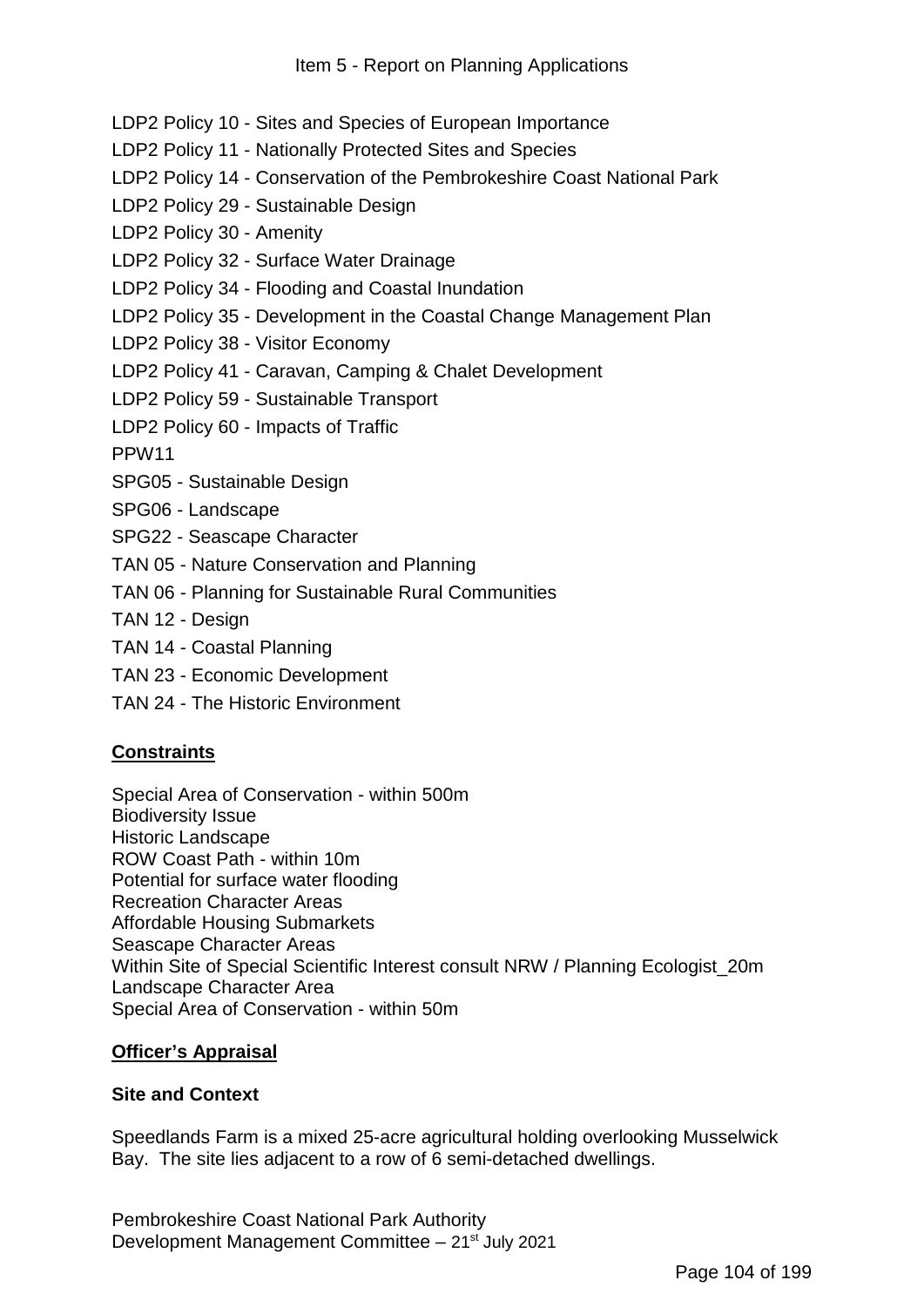The field, subject of this application lies 700 metres to the north of the development boundary for Dale.

## **Relevant Planning History**

None.

### **Description of Proposal**

The application has been amended since its original submission to alter the location of the tents and facility building in response to having been sited within the flood zone and has also since increased the number of tents to from 6 to 7.

The tents (which are classed as highly vulnerable development) have been relocated to be outside the flood zone, whilst the 'recreation area' remains within the coastal change zone and flood zone.

Each bell-tent measures 5 metres in diameter, and will sleep up to 8 adults on the typical details submitted with an optional flue for a wood-burner. If the maximum occupancy were applied, a total of 56 people could be camping at any one time in the proposed area, although the planning statement suggests up to 5 occupants per tent with 12 parking spaces provided.

A facilities building for toilets and showers in the form of a timber clad portacabin is proposed for the provision of toilets and showers.

The agent has clarified what is meant by 'seasonal' since the submission of the application and states: 'the Portacabin will be on site from April to September while the site will be in use. Our client plans on running from the Easter school holidays through to September. While the site is closed the portacabin would be stored in one of the farms large sheds (where it would be out of sight) for the remaining time of the year.

A recreational area is detailed immediately to the south of the residential curtilage of Jubilee Villas, with the farmhouse in the applicants ownership being on the other side of the lane.

A new vehicular access is proposed on the south western side of the site with the existing field access at the eastern end changed to a pedestrian only access and car-parking being in the south-western corner of the site.

### **Key Issues**

The application raises the following planning matters:

- Policy, Siting, and Impact upon the Special Qualities of the National Park
- Amenity and Privacy
- Access and Parking
- **Landscaping**
- **Biodiversity**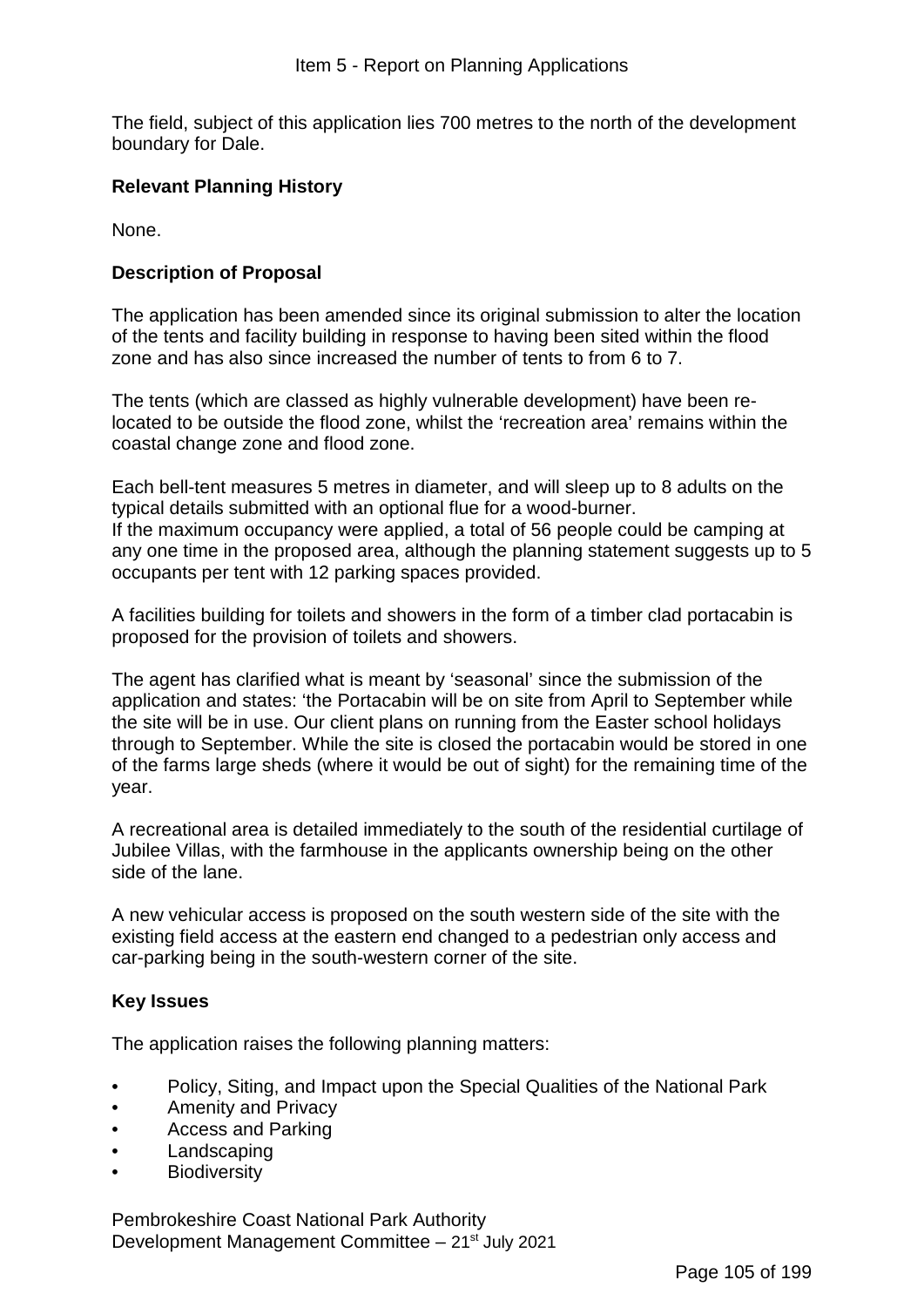• Other Material Considerations: NRW consult response

### **Policy:**

The site is located to the north of Dale and immediately adjacent a small group of houses close to the shore of the Haven Waterway.

A large proportion of the site is within a coastal risk management area defined in LDP2 and a C2 flood zone. In line with national planning policy, Policy 34 of LDP2 directs development away from areas at risk of flooding now or as predicted for the future by TAN15 development advice maps or Shoreline Management Plans.

TAN 15 (Development and Flood Risk) states that new development should be directed away from zone C. The TAN includes tests to be applied to developments proposed in zone C but details that highly vulnerable development should not be permitted in zone C2. Examples of highly vulnerable development provided in TAN2 includes caravan parks.

Natural Resources Wales have commented on the flood risk issue and stated: *'the planning application proposes highly vulnerable development for a new campsite and welfare facilities. Our Flood Risk Map confirms the site to be partially within Zone C2 of the Development Advice Map (DAM) contained in TAN15.*

*We refer you to Section 6 of TAN15 and the Chief Planning Officer letter from Welsh Government, dated 9 January 2014, which affirms that highly vulnerable development should not be permitted in Zone C2 (paragraph 6.2 of TAN15). The justification tests in paragraph 6.2 do not apply to highly vulnerable development in Zone C2. Notwithstanding this policy position, we have reviewed the 'Tidal Flood risk Assessment' by Francis Sant submitted in support of the application to provide you with technical advice on the acceptability of flooding consequences in accordance with Appendix 1 of TAN15. Parts of the lower end of the site will be at risk of flooding in the tidal scenarios with an allowance of climate change and therefore the site does not comply with Table A1.14 of TAN 15. However, the site plan reference 02J, dated 20.05.2021 shows the camping facilities and the proposed toilet block outside the 0.1% Annual Probability of Flooding scenario with an allowance of climate change. As it is for your Authority to determine whether the risks and consequences of flooding can be managed in accordance with TAN15, we recommend you consider consulting other professional advisors on matters such as emergency plans, procedures and measures to address structural damage that may result from flooding. Please note, we do not normally comment on or grant the adequacy of flood emergency response plans and procedures accompanying development proposals, as we do not carry out these roles during a flood. Our involvement during a flood emergency would be limited to delivering flood warnings to occupants/users'.* 

Policy 35 of LDP2 requires proposals for development (other than dwellings) to be required to demonstrate that it will result in no increased risk to life or significant increase in risk to property. In this instance the site is currently undeveloped and so the introduction of any development will increase risk.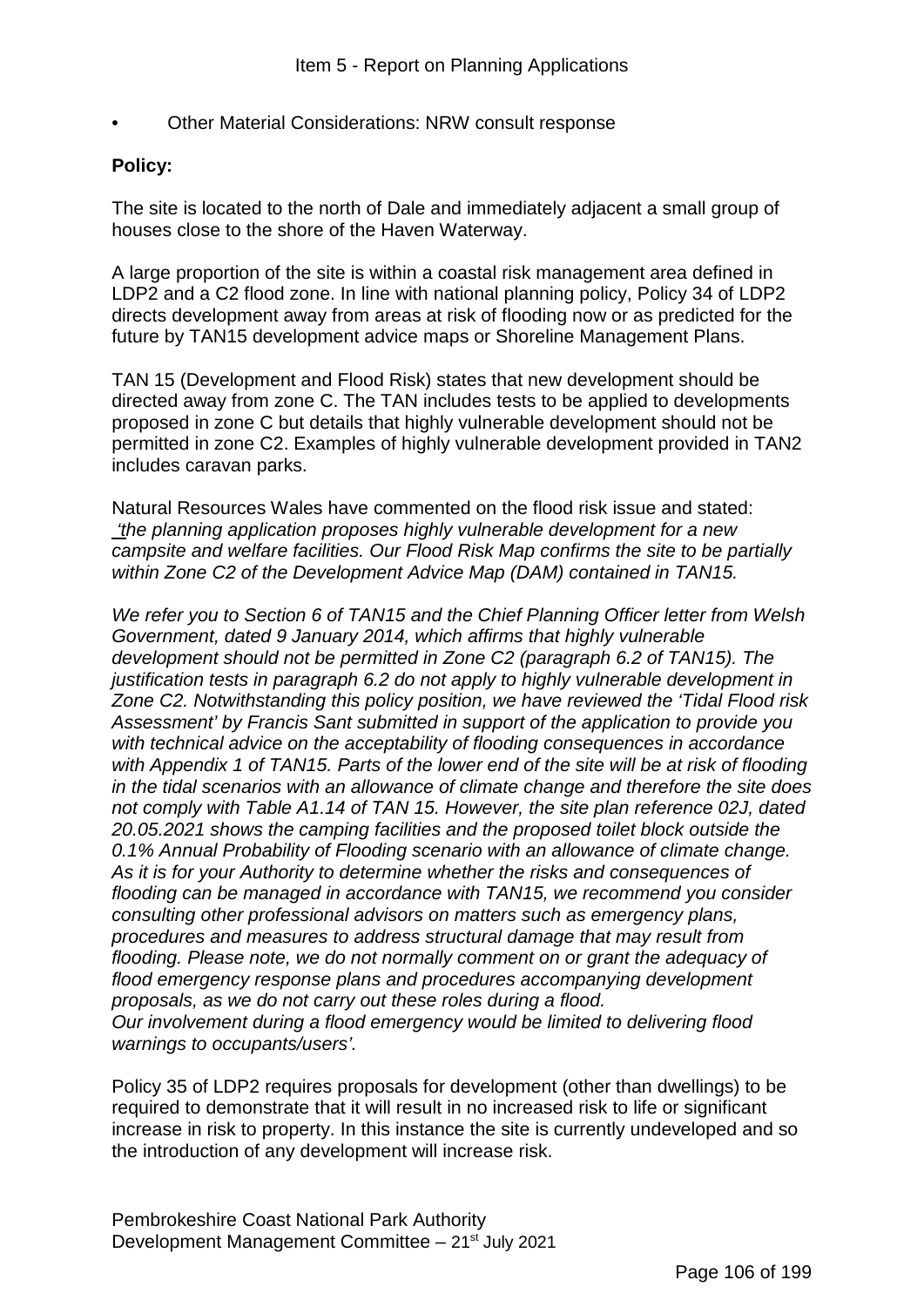There is a fundamental policy objection to development to this proposal for the reasons outlined above.

Policy 41 of LDP2 allows for new camping sites away from the coast and Preselis and in locations not intervisible with them. The application site is situated close to the estuary coastline at Pickleridge.

Supplementary Planning Guidance to LDP2 on Camping, Caravanning and Chalet development in the National Park, is based on a study undertaken in 2015 and formed part of the evidence base for the Plan itself. The SPG/study looks at the capacity of the National Park to absorb additional camping and caravanning development. It uses the 28 landscape character areas as a basis for the assessment. The application site is in landscape character area 9. The SPG details that there is limited capacity for new sites in the area but that the value of the area lies in its National Park status, the Registered Historic Landscape (Milford Haven Waterway), historic features and the SSSI (Milford Haven Waterway). The site is within the Registered Historic Landscape and close to the SSSI. In addition, it is close to the coastal edge and therefore in a highly sensitive location.

The summary of capacity in the area advises that there is no further capacity for development on the coastal edge…..or the valley between St Brides and Dale. The guidance therefore indicates that the site would have a detrimental impact on the landscape and special qualities of the National Park.

Policy 8 of the Pembrokeshire Coast National Park Local Development Plan 2 (LDP2) is a strategy policy which refers to the special qualities of the National Park and lists priorities to ensure that these qualities will be protected and enhanced.

Policy 14 of the LDP2 seeks the conservation of the Pembrokeshire Coast National Park with criteria (a) and (b) resisting development that would cause significant visual intrusion and/or, that would be introducing or intensifying a use which is incompatible with its location. Criteria (c) and (d) resists development that would fail to harmonise with or enhance the landform and landscape character of the National Park and/or fails to incorporate important traditional features.

Policy 29 of LDP2 requires all development proposals to be well designed in terms of place and local distinctiveness (criterion (a)).

Parts of the Pembrokeshire Coast National Park are still relatively undeveloped with minimal impact of lighting on the night sky. Policy 9 seeks to conserve that character and limit the impact of lighting which could negatively impact on the special qualities of the National Park.

The proposal would introduce a use incompatible with its location; fail to harmonise with or enhance the landscape; impact on the historic landscape and result in development of the undeveloped coast. It is therefore contrary to policies 41 (Camping, Caravanning and Chalet Development); 14 (Conservation and enhancement of the Pembrokeshire Coast National Park) and 8 (Special Qualities).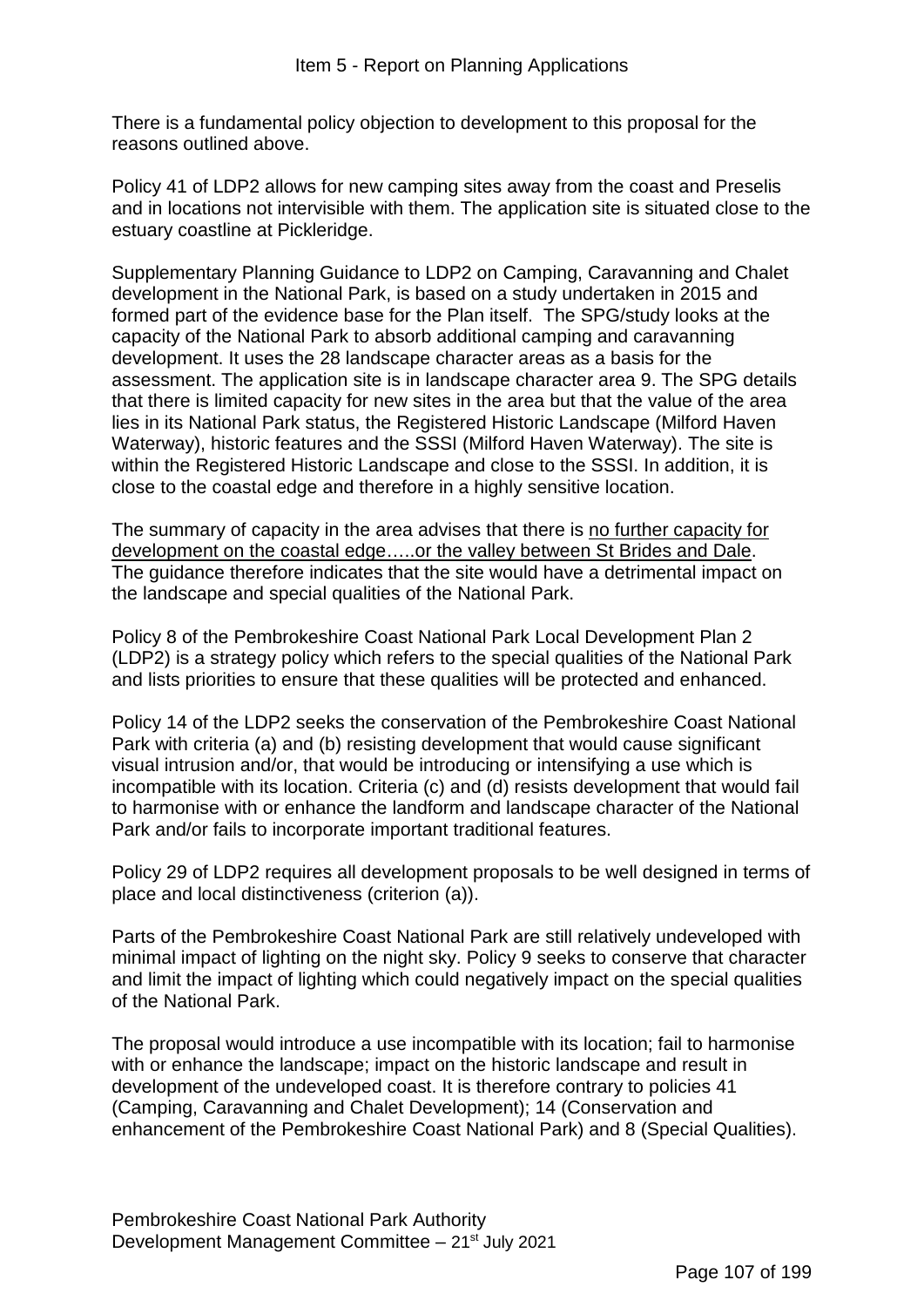# *Amenity and Privacy:*

Policy 30 is relevant to the development proposal being considered here.

It states that: 'development will not be permitted where it has an unacceptable adverse effect on amenity, particularly where:

a) the development would have a detrimental impact on the quality of the environment currently enjoyed by people living, working or visiting the Park; and/or b) the development is of a scale incompatible with its surroundings; and/or c) the development leads to an increase in traffic or noise or odour or light which has

a significant adverse effect; and/or

d) the development is visually intrusive.

A number of objections have been received from residents of the adjacent Jubilee Villas. Concerns expressed have related to the impact of the potential for noise from occupants of the campsite, the potential for smoke pollution from a number of barbeques and log burners being in operation, and the disturbance caused by increased traffic.

The site immediately adjoins the line of housing which runs to the north of the agricultural field. There is a narrow strip of 7 metres width between the nearest residential garden and the edge of the campsite which forms part of the water companies land holding and features a hedgerow boundary.

One of the letters of representation suggests that a soundproofed fence ought to sited along the northern boundary to protect residential amenity. However, a soundproofed fence might have an appearance quite out of character with the countryside location and does not form part of the development proposals. Given that the site plan shows a 'recreation area' with tables and seating on the northern boundary, there would be an expectation that this is the area which would be utilised by campers in the evenings for socialising.

The potential for noise and disturbance to residential occupants is a significant material consideration.

The distance from the recreation area to the rear of neighbouring dwellings rear elevations is approximately 28 metres.

The site plan supplied does not accurately depict the siting of the closest adjacent dwelling. The application is not supported by a detailed assessment of the likely noise impact. Given the potential numbers of campers, which at maximum occupancy would be between 35 and 56 people, the level of noise and disturbance, as a matter of planning judgement is likely to be significantly detrimental to neighbouring properties' residential amenity, and as such, the proposal is contrary to Policy 30 of the Local Development Plan.

# *Access and Parking:*

The Highways Department of PCC has been consulted in respect to any potential impact on traffic or highway safety. Highways response is copied in full below: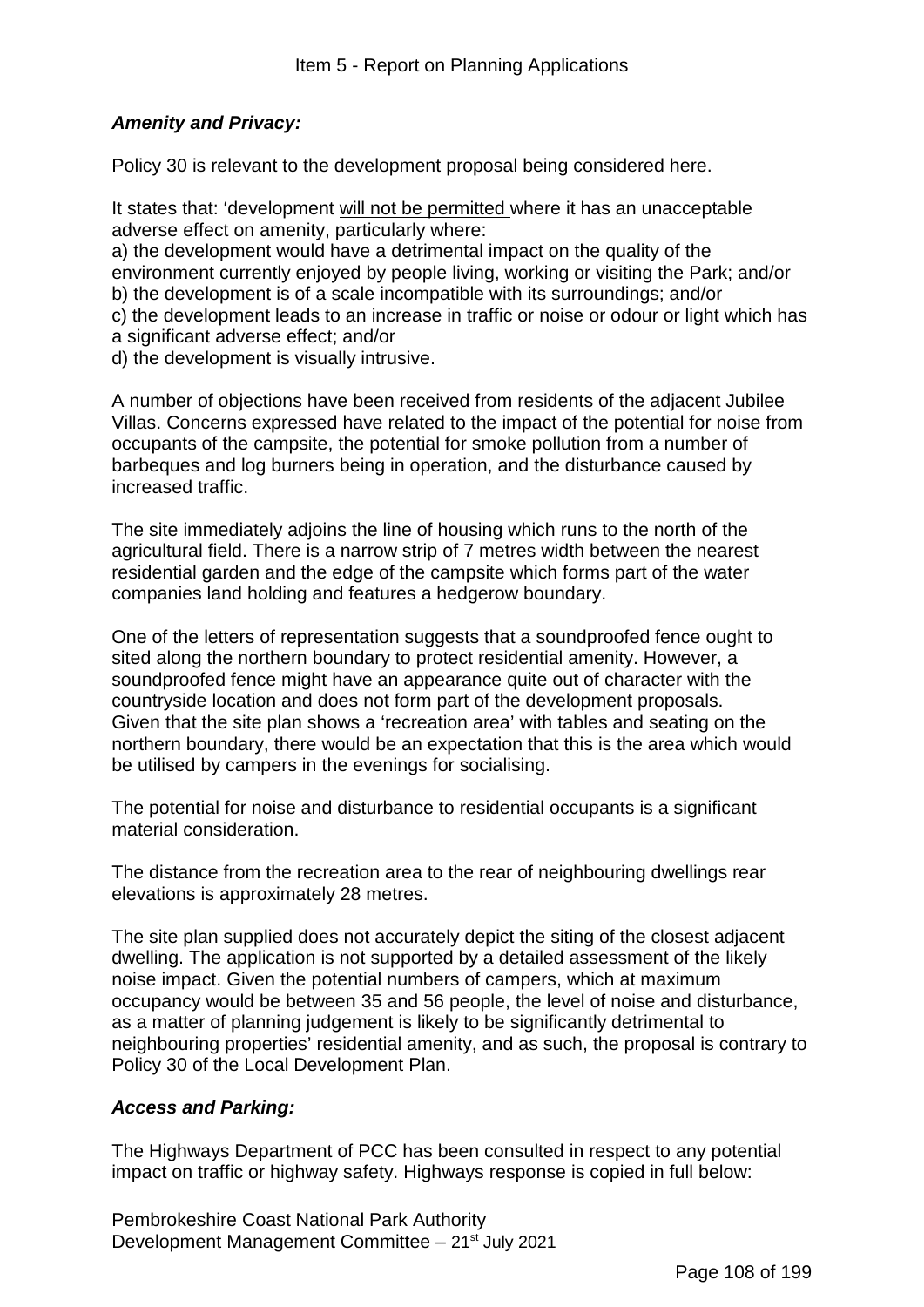'The proposal is to establish a campsite comprising of six bell tents with a welfare building, to be used as seasonal accommodation as part of a farm diversification scheme.

The land sits approximately 1Km North of Dale; it is accessed by a no through minor road off the B4327. The plans show that existing gates to the field will be utilised the vehicular access is approximately 100m from the junction and pedestrian access approximately 25m from the junction. The gates are set back from the highway and the plans show that the area between the gates and the highway will be tarmacked. The visibility is good in both directions

The applications show that there will be hardstanding created of grasscrete for a small carpark for 12 space including two disabled spaces. With turning area available on site. The areas between the camping areas and welfare tents will be grassed areas.

Whilst there will be a seasonal increase in traffic movement, the amount is limited and will not have a negative impact on the highway network'.

There is no highways objection to the proposals and the scheme can therefore be considered to comply with Policies 59 & 60 of the LDP.

### *Landscaping & Biodiversity:*

To comply with Planning Policy Wales (2021) and the Environment (Wales) Act 2016 planning authorities are expected to ensure every development positively contributes to biodiversity.

The Authority's Tree and Landscape Officer has been consulted with regards to the potential impact on existing landscaping, and a condition to require submission of further details has been suggested. These further details comprise:

- Scale plan on proposed site layout showing precise site-specific locations
- Schedules of plants (trees and hedges)
- Plant species
- Plant supply sizes
- Proposed numbers of each proposed species
- Hedge planting density and method (e.g. double staggered)
- Implementation programme / timescale / phasing of planting
- Management and replacement of failures details
- Pembrokeshire hedgebank construction

Subject to the imposition of landscaping conditions, the existing landscaping surrounding the site can be protected and enhanced.

Natural Resources Wales also commented on the landscaping and stated: 'We continue to have concerns with the application as submitted. However, we are satisfied that these concerns can be overcome by attaching the following condition to any planning permission granted:

*Condition: Detailed landscape plan* 

*Please note, without the inclusion of this condition and document we would object to this planning application.*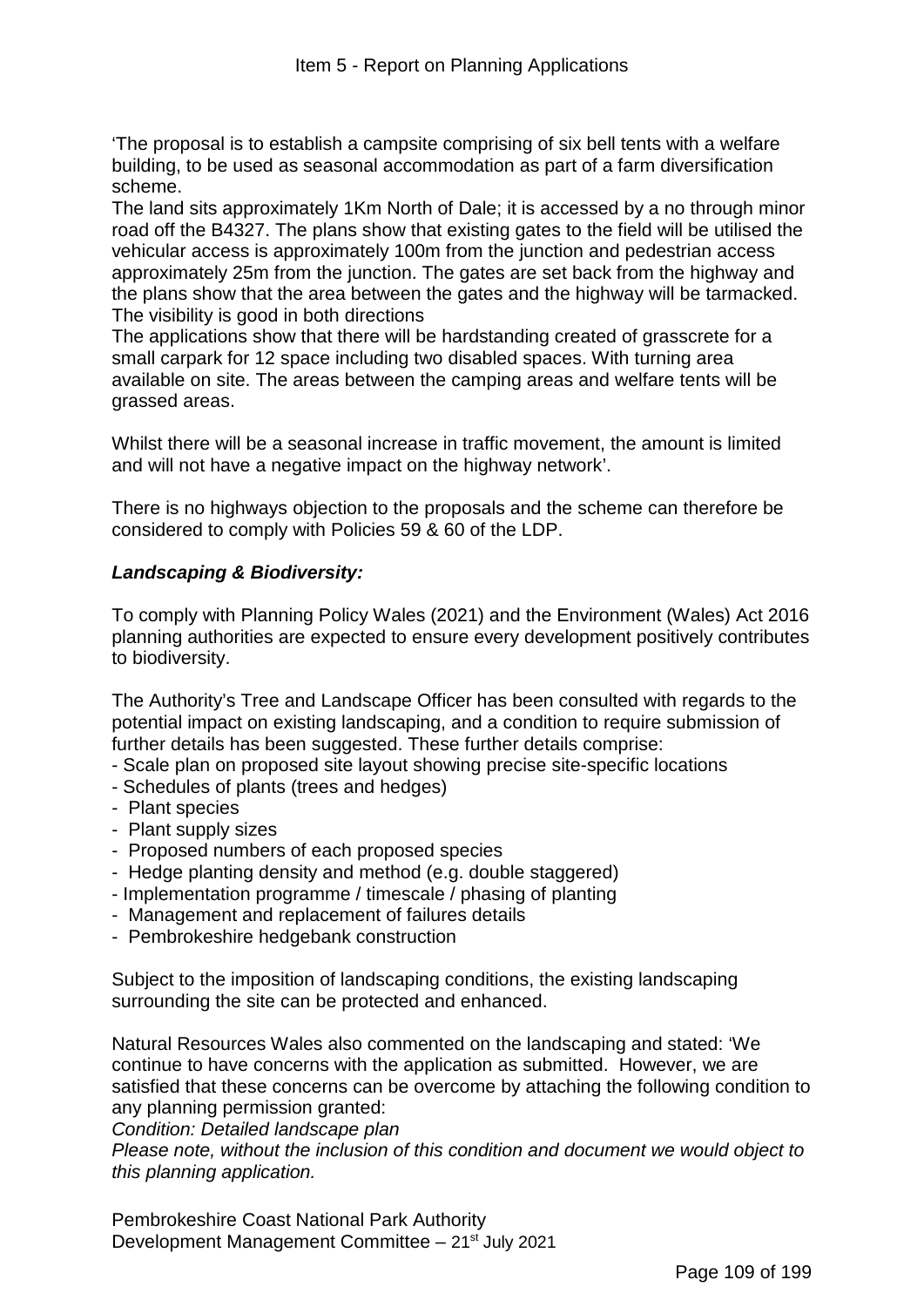NRW go on to comment: *'we note the revised site layout, dated 25 May now shows 7 tents rather than 6. The plans indicate that the temporary toilet block would be clad in natural timber, allowed to weather, with a grey roof. The plan notes that the block would be removed in winter and stored in an agricultural shed. The proposals are acceptable, but we advise the toilet block roof should be finished in a dark grey to minimise visual impact from nearby high ground.* 

*Please note, the Landscape Plan required by condition remains outstanding and we refer you to our letter to your Authority dated 20 April 2021 for the detail of this condition'.*

NRW have also commented on the submitted ecological report and their comments are copied in full below:

European Protected Species We note the submission of the following report in support of the application: • 'Proposed Seasonal Bell Tent Facility with Toilet Block at Land at Speedwell Farm, Dale, Pembrokeshire. Preliminary Ecological Appraisal (V.1)' by Gould Ecology dated February 2021.

We welcome the recommendations in section 7.4 of the PEA report that the boundary hedgerows shall be protected during construction and retained in the longterm. We also welcome the recommendations in section 7.6 and 7.7 of the report regarding artificial lighting.

In view of this information, NRW considers that there should not be a detriment to the maintenance of the favourable conservation status of bat species present in the area, providing that the above PEA is included within the condition identifying approved plans and documents on the decision notice and the recommendations are implemented as agreed. European Protected Species: Legislation and Policy All species of British bats are European Protected Species, legally protected under The Conservation of Habitats and Species Regulations 2017 (as amended). Legal protection relates to the animals themselves and the places they use to rest and breed.

Where a European Protected Species is present and development proposal is likely to contravene the legal protection they are afforded, the development may only proceed under licence issued by Natural Resources Wales, having satisfied the three requirements set out in the legislation. One of these requires that the development authorised will 'not be detrimental to the maintenance of the population of the species concerned at a favourable conservation status (FCS) in their natural range'. These requirements are translated into planning policy through Planning Policy Wales (PPW) December 2018, section 6.4.22 and 6.4.23, and Technical Advice Note (TAN) 5, Nature Conservation and Planning (September 2009). The planning authority should take them into account when considering development proposals where a European Protected Species is present.

Protected Sites The site lies adjacent to the Gann Estuary, part of the Milford Haven Waterway Site of Special Scientific Interest (SSSI) and Pembrokeshire Marine Special Area of Conservation (SAC). Regulation 63 of the Conservation of Habitats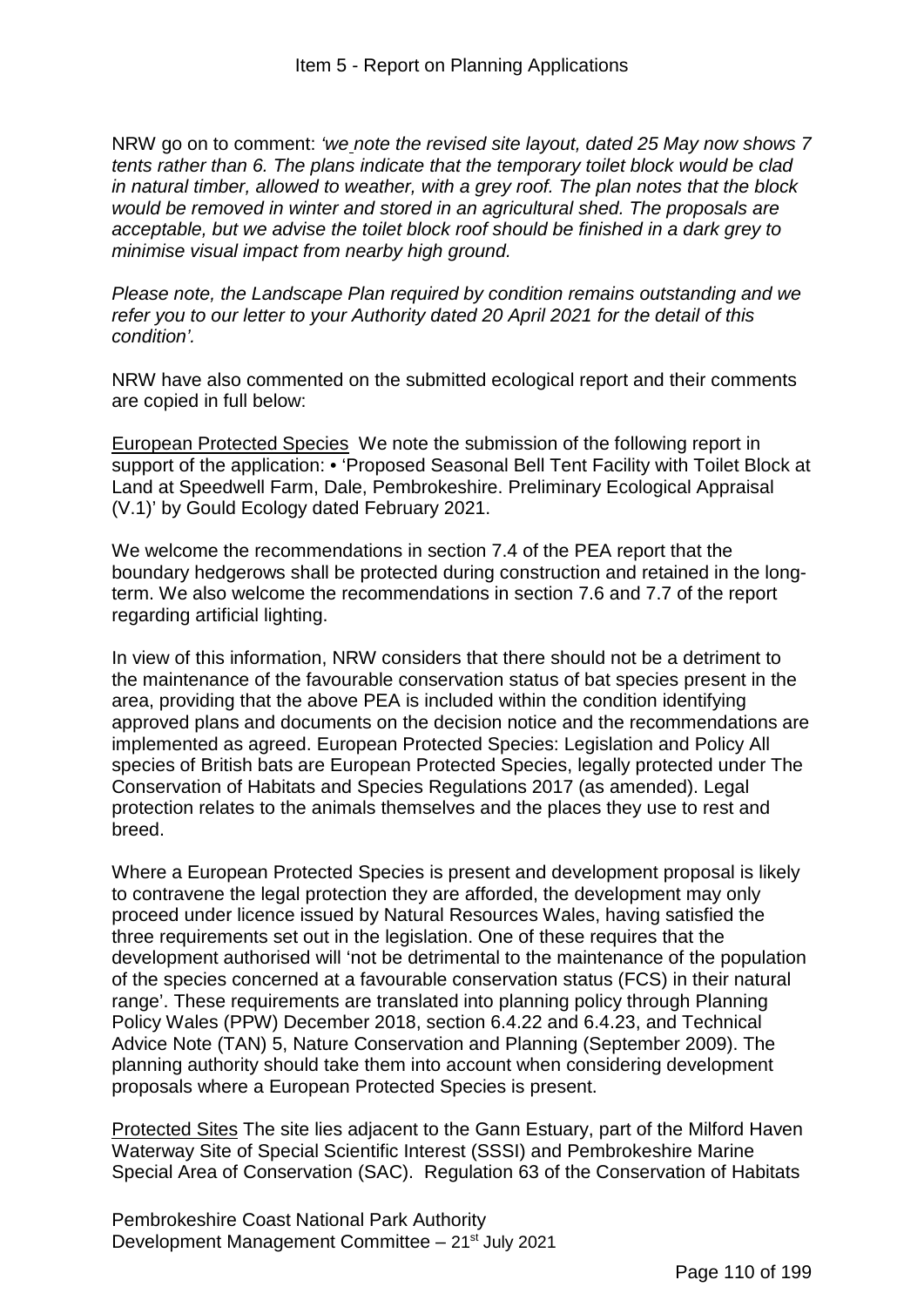and Species Regulations 2017 requires you, as the competent authority, to undertake an appropriate assessment of any plan or project which is likely to have significant effects, either alone or in combination with other plans and projects, on the SAC. Your Authority must satisfy itself that there are no likely significant effects, either alone or in combination with other plans and projects, and if necessary undertake an appropriate assessment of the implications of the proposed scheme for the SAC in view of its conservation objectives, before granting planning permission. In the Preliminary Ecological Appraisal (6.4 and 6.5), it is noted that it is possible for pollution (increased sedimentation and spills) to enter the stream to the North of the boundary during the construction phase. Mitigation should be put in place to avoid this and the applicant should follow GPP 5 guidance'.

# *Land Drainage:*

The Drainage Engineers at Pembrokeshire County Council have been consulted with the development proposals; have confirmed that SAB consent would be required for the development, and have raised no objection, but have made the following comments:

'We are aware of instances of historic flooding affecting the land to the immediate north of the site to which the application refers to which would include the highway and land located to the east as a result of fluvial and or tidal flooding. We have no records as to indicate whether the application site has been affected by these events. It would appear that the application site is substantially located within a C2 area at risk of fluvial and or tidal flooding as defined by Development Advice Maps referred to under TAN15 Development and Flood Risk. Advice should be sought from Natural Resources Wales with regard to flood risk if not already done so'.

# **Conclusion**

There is a fundamental policy objection to development in this location which is partially within a C2 flood zone and within a coastal risk management area defined in LDP2. It is also contrary to Policy 41 which directs new camping sites to appropriate locations and to Policies 8 and 14 of LDP which protect the National Park and its special qualities.

The potential impact on residential amenity is not considered to comply with Policy 30 of the Local Development Plan and the application cannot therefore be supported.

### **Recommendation**

### **REFUSE, for the following reason(s):**

1. The proposed development introduces a recreational use within the coastal change management area as defined within the Local Development Plan proposals maps, and is therefore contrary to Policies 34 & 35 of the Pembrokeshire Coast National Park Local Development Plan, TAN15, and Planning Policy Wales.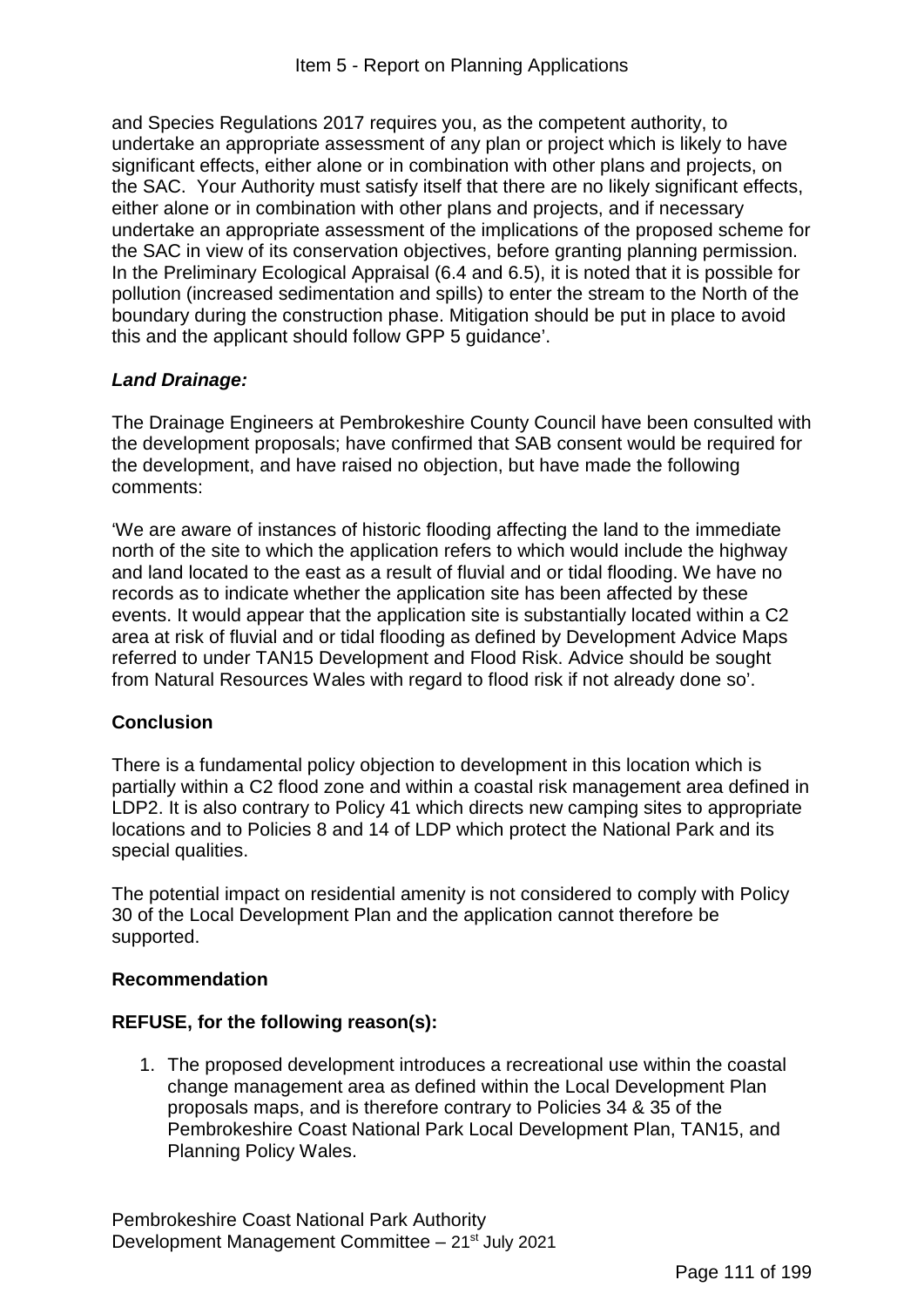- 2. The proposed site will cause harm to the special qualities of the National Park's landscape, as identified within the Supplementary Planning Guidance for Camping, Caravanning and Chalet development and is therefore contrary to Policy 41 of the Pembrokeshire Coast National Park Local Development Plan.
- 3. The proposed development will lead to a detriment to the residential amenity of nearby dwellings, and is therefore contrary to Policy 30 of the Pembrokeshire Coast National Park Local Development Plan.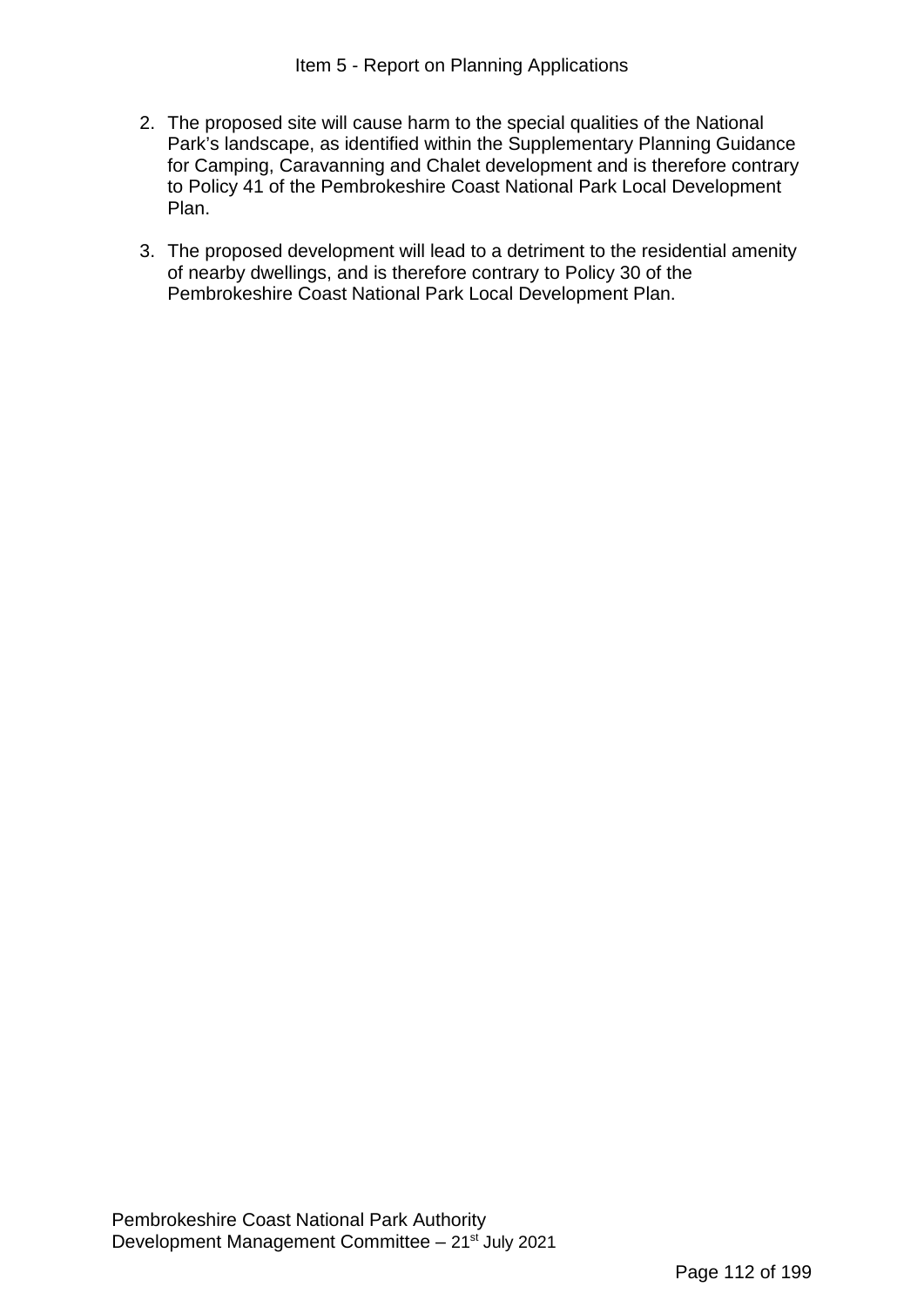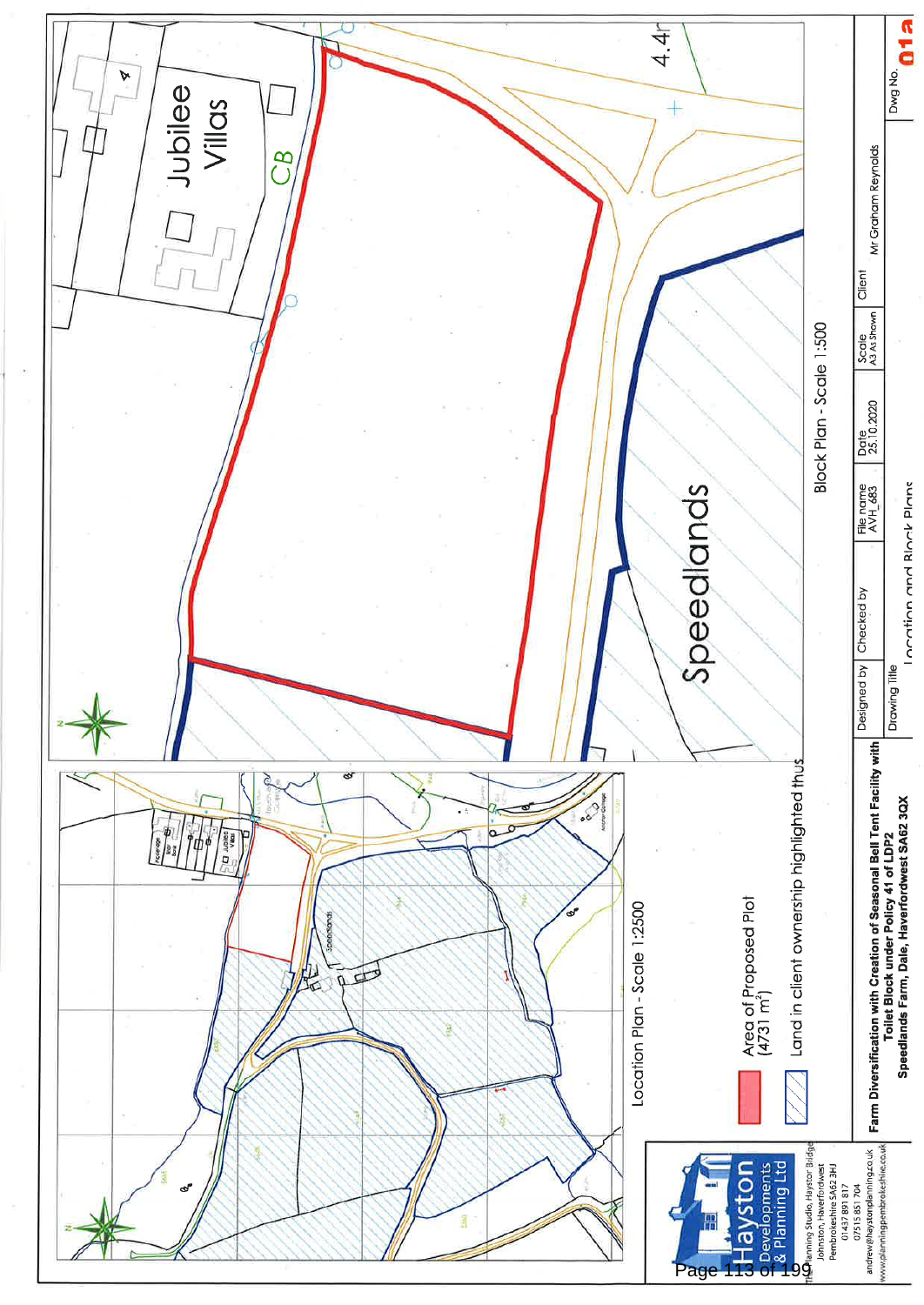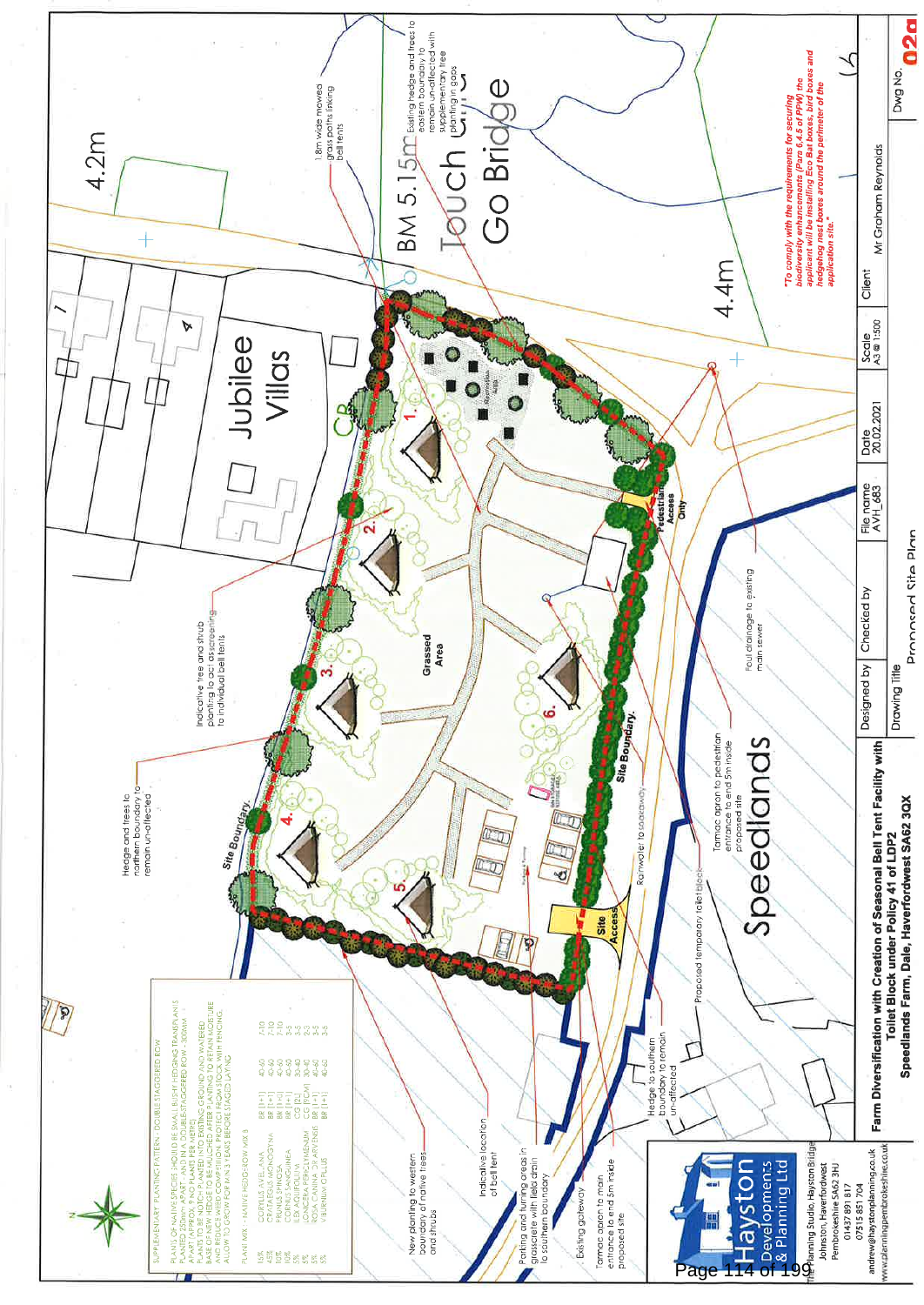